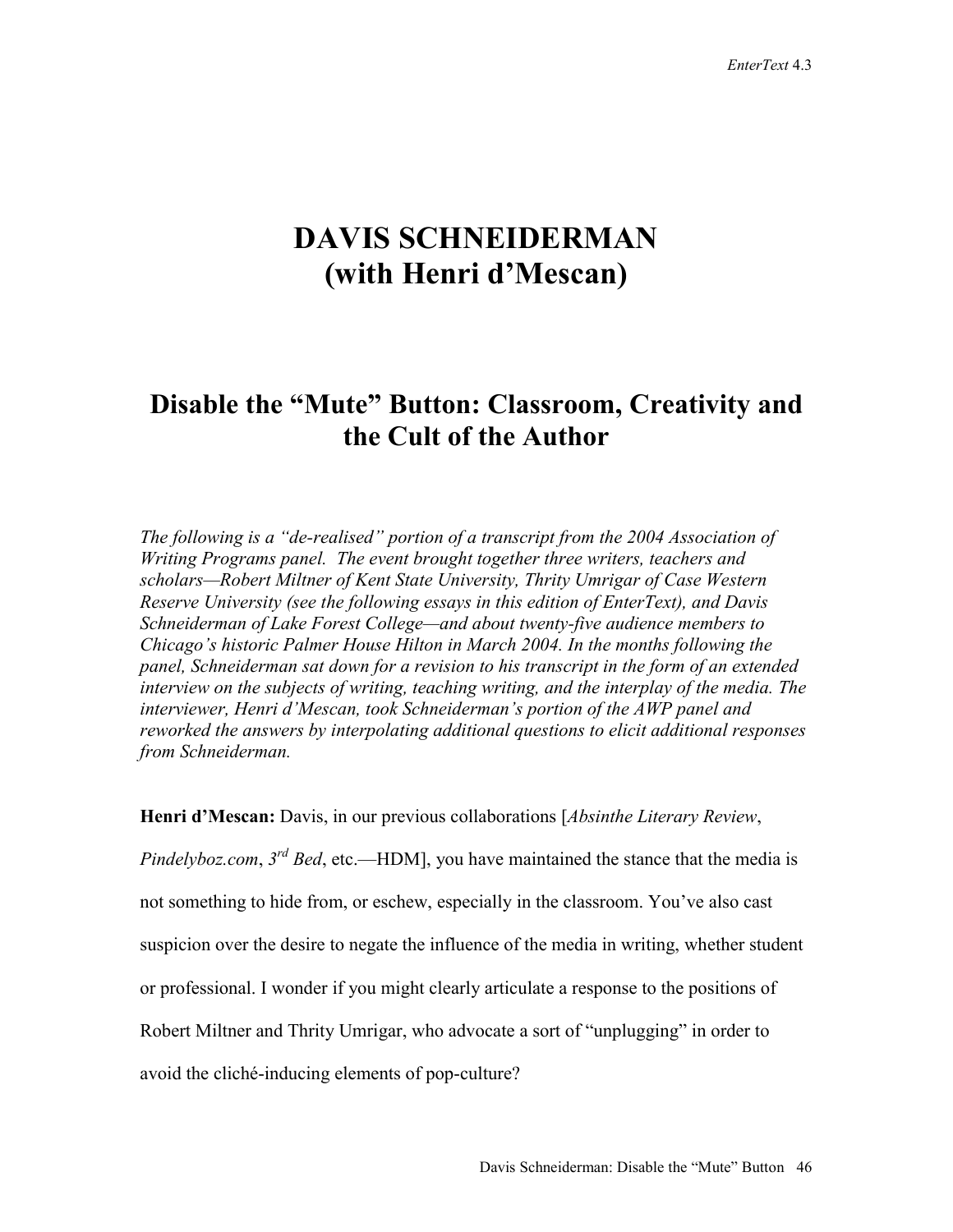**Davis Schneiderman**: Certainly. To this end, I have prepared a brief statement:

ladies and gentlemen

## i am TELEVISION and you love me.

you raise your voice during the commercials to tell your college teachers your boss your spouse with runaway eczema that you are just too damn exhausted to fight bad breath because you were up so late transfixed by the systolic glow of the first war you really feel apart of wondering if bombs dropped during shuck and jive cum shock and awe in someplace called iraq equals multinational terrorism on your doorstep in your neck of the woods down the street in the nondescript building where other sun-burnt Americans mull over the emptiness of their own lives and the chemical dependency of the hit-and-run massacres hoodwinked by the evening news on the same TV with the same obnoxious but multilevel news ticker and bullet list of main topics about today's weather so cold it's at least ten degrees different than the groundswell of coo cooing sounds fuming up with stink lines from the ceramic lawn dwarf in patent-leather codpiece like a figment of flamingo spring crowding out the over-inflated round-robin bust of some talking head exgeneral with a fading-beauty buzz cut whose contract with the 24-hour news network allows him to say whatever the hell he wants to think so long as it plays in peoria at the pair-a-dice casino with its cigar-chomping computer poker hussies going all supernova crackerjack so the scum-sucking producers can fill the endless minutes that keep you watching the degraded hands of the nuclear war clock as the grease from a bag of deep-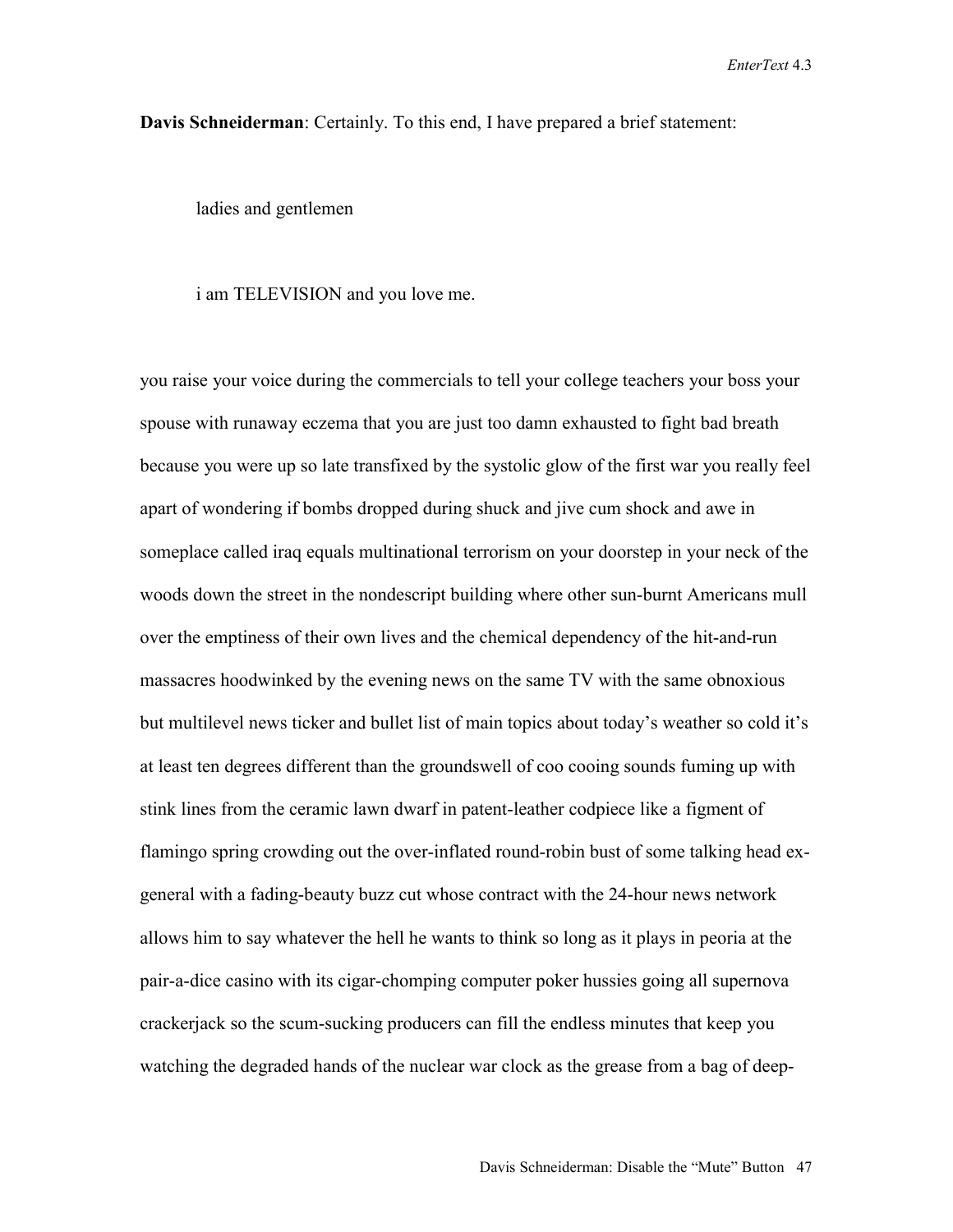fried potato chips with d-alpha tocopherel acetates and methyl heptine carbonates—of cheese-flavoured popcorn oozing its spoiled odour from a clear liquid model of your intestinal track—of over-salted peanuts containing 10% real nut product force you into a vacuum-sealed environment of run-on sentiments and slick overproduced twenty-twominute teleplays about twenty-something now thirty-something single-now-married honey faces feeding the bulimia jones in high-priced Manhattan lofts while dusting lipstick traces off oversized coffee cups in the mocha double fair-trade latte shop where some of them "work" but never use the bathroom to view their botox-injected jellyflesh calcifying like a charbroiled fetus served to you on a metal spork that breaks apart from long-range psychic gamma rays to jam their cell phones as relationships which don't even seem like your relationships anymore faltering and picking up again in time for the sweeps period Nielsen families gathered round the glowing rca vacuum tube and conspiring in some awful genetic conspiracy to flip off the racist show that you love so much because of the seizure-inducing colours of the choc-a-bloc trials and travails of a cartoon family with an abusive husband for a cult leader in crappy tennis shoes moving his followers along the forested trail of manifest destiny straight on up to the de-luxe comet in the sky where sweatshop conditions slow down to almost nothing as the hunk-ahunk-a-burning-space-rock approaches the speed of light delayed eight minutes by the blinking caller id number projected over some nameless basketball player directly onto my screen.

you can press mute on my controller, but i won't shut up. [Laughs—HDM]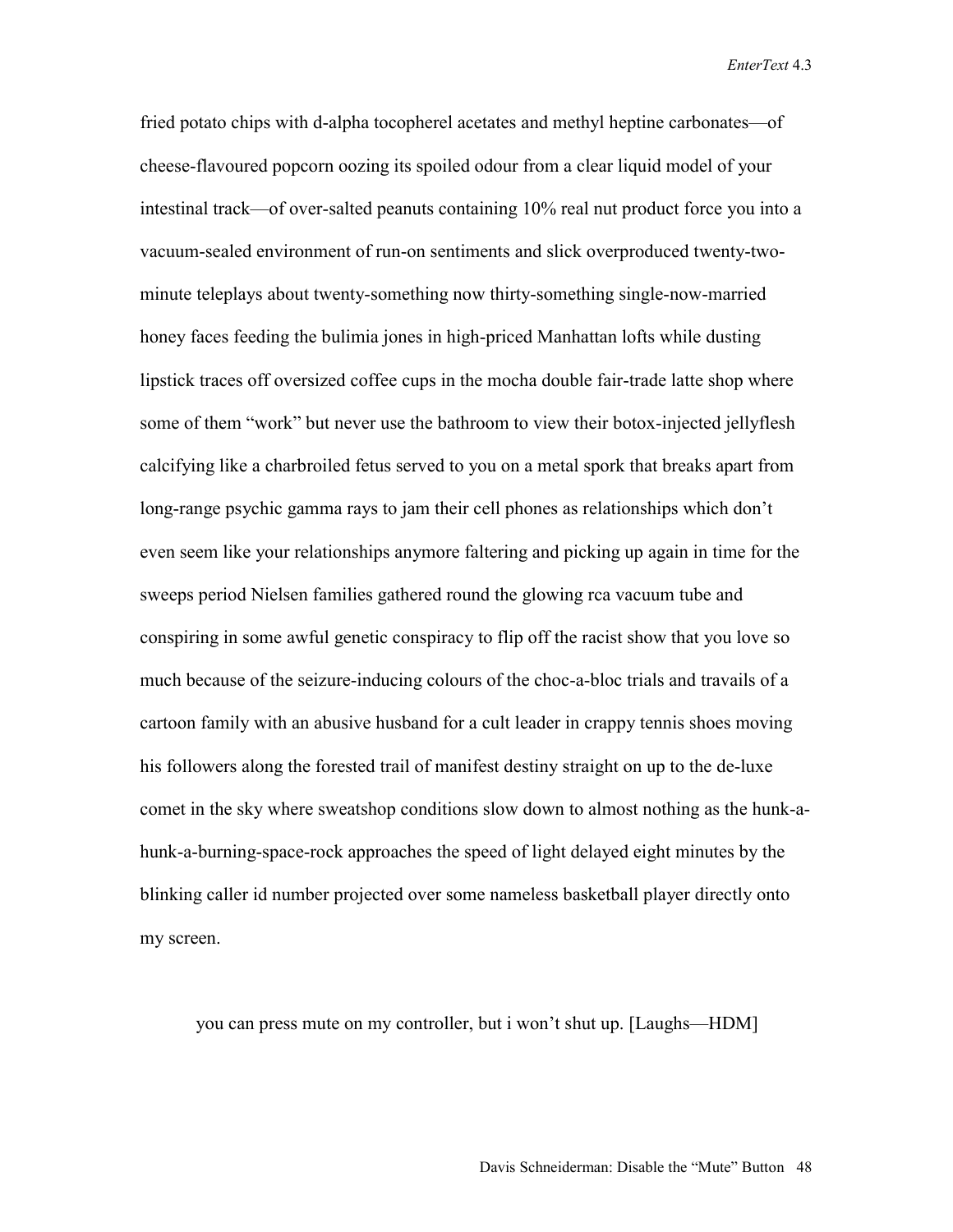**HDM**: So, you're saying that the current media hegemony, with television as its exemplar, effects a change of consciousness not unlike the switch between a medieval version of the world, with god as a central force and the Church as an intermediary, to a more decentralised post-Nietzschean worldview where third-stage capital replaces the godhead with an image of itself pressed into the pixels of each mechanical and electronic device, which becomes not only the human-divine intermediary, but the divine itself in the throes of uncontrollable reduplication?

**DS:** Well, not so simply put, but that is my television statement and it of course goes on and on and on. I'm adopting the opposite position from these two folks [Miltner and Umrigar—HDM]. One of the things I like about the Palmer House Hilton is its proximity to the *other* Hilton, the Conrad Hilton, just off Grant Park, which I'm sure you know was the scene of quite a violent struggle in late August 1968 during the Chicago Democratic Convention. On the Wednesday that saw the defeat of the "peace plank" and also gave Hubert Humphrey an easy win for the presidential nomination in delegate balloting [over alternative candidates George McGovern and Eugene McCarthy—HDM], Dave Dellinger led a Mobe rally [the National Mobilization to End the War in Vietnam— HDM] in Grant Park to organise a protest march to the Amphitheatre [the South Side site of the Convention—HDM], a location far enough from the designated protest areas that people were denied permits to march even *near* the venue.

**HDM**: Like the steel cages behind the Fleet Center, the so-called "Designated Protest Area" at July's Democratic Convention in Boston?

**DS**: Exactly. The state of most political protest since 9/11. But as history can tell, the political parties have a not-so-new habit of trying to keep dissident opinion well away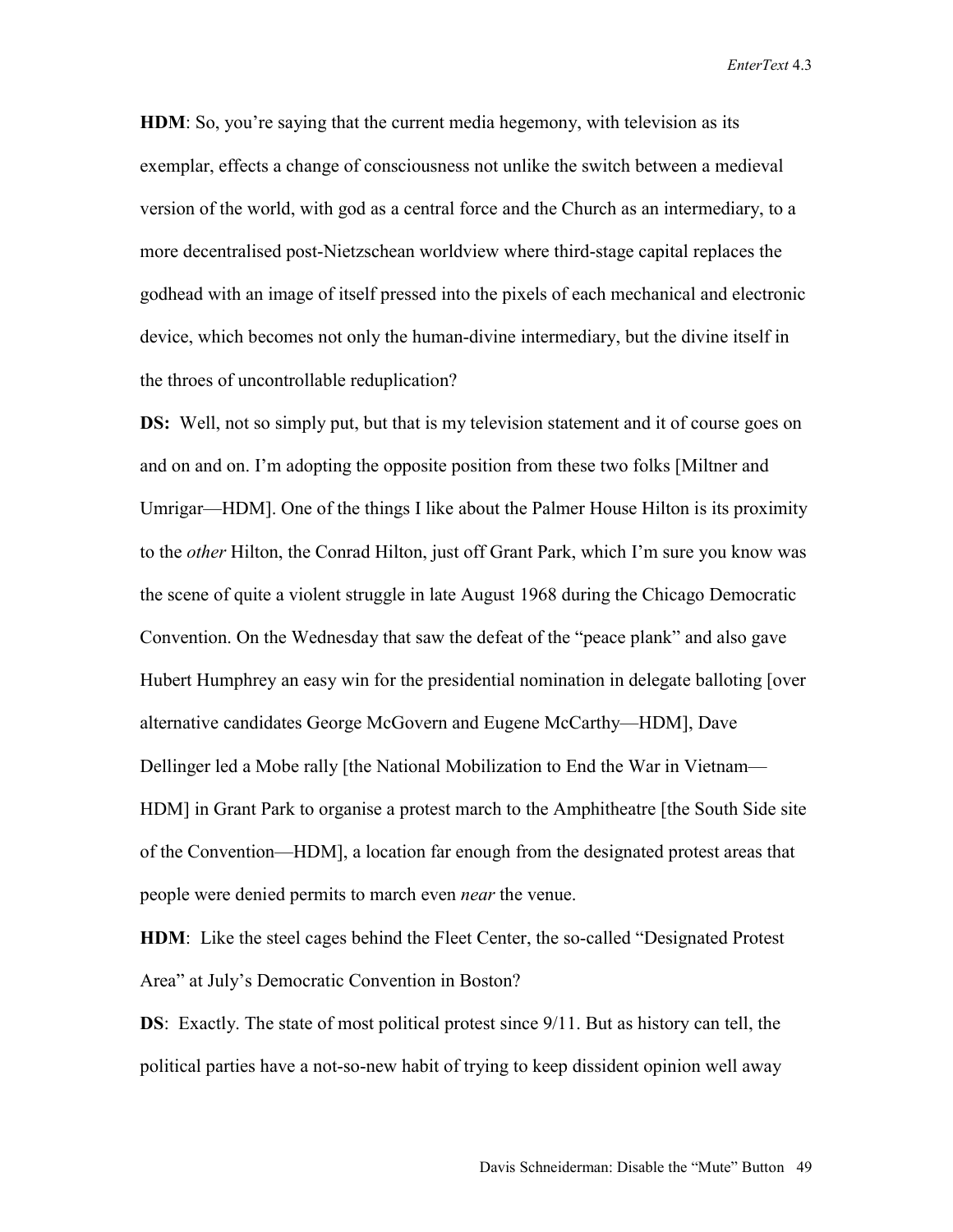from the halls of power [literally, in the 1968 case—HDM]. Anyway, just at the moment where the Mobe rally is getting messy, after protestors lower the American flag and hoist a bloody shirt in its place, after the police charge the Mobe marshal line and beat Rennie Davie unconscious, Dellinger [who sadly died this past summer—HDM] tries to organise a march to the Amphitheatre [which, of course, never makes it—HDM]. Once the protestors swoop in from Grant Park to Michigan Avenue, the only fixed network cameras outside the convention hall capture that famous seventeen minutes of the police beating people right outside the Hilton, as the authorities attempt to "clear" the street. After a ninety-minute delay while the tapes are made ready for network distribution, somebody in the CBS control booth decides it's important to show these students and young people being beaten, and switches over to the tapes.

**HDM**: And these seventeen minutes arguably sank Humphrey's campaign. Can you imagine a worse Pavlovian association: people unmercifully beaten on American soil in synchronous playback with the candidate's triumphant convention propaganda? **DS**: Picture an even *more* direct intervention: George W. Bush saying his thing at the New York Republican Convention, and during his speech, cut in scenes of the Iraq insurgency or some carefully timed terrorist attack. Why, you can condition people to respond sexually to a dishrag if the pictures are just right, so imagine what the wrong *kind* of association would do to the Bush-Cheney re-election bid. Same process could be directly applied to any politician—the "Swift Boat Veterans for Justice" attack on Kerry operates on the same principle. Fight the memory of fire (Kerry's war record) with a recording of other people dissing that fire. Why stop here? Why stop anywhere?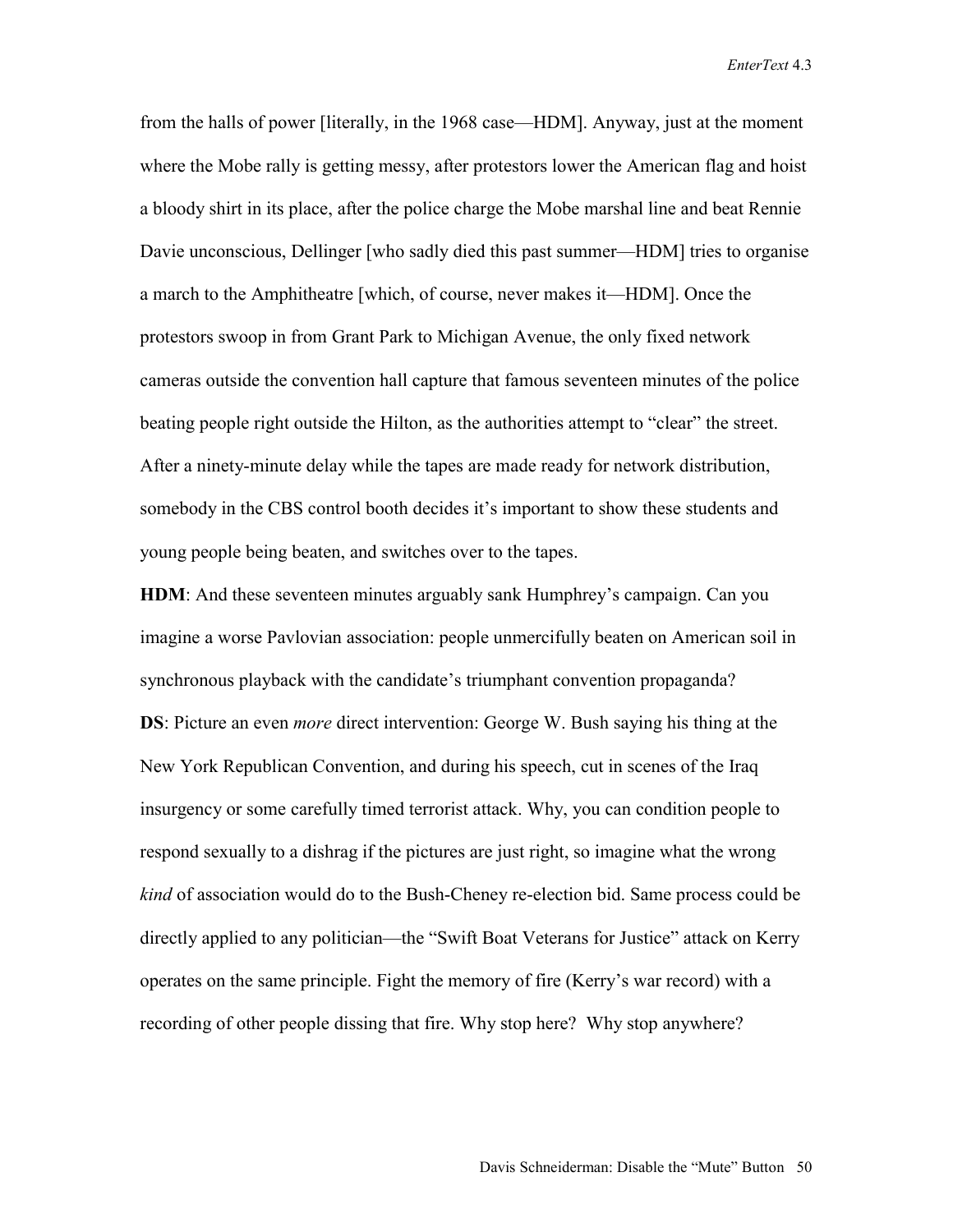**HDM**: So theoretically, we might optimise the media for either complete mind-control dominance (an Orwellian scenario), or use it as a force for ultimate de-programming (another type of sci-fi trope, more in line with William S. Burroughs' "Nova Police")? Isn't this all just a limiting binary, a false Manichean conflict?

**DS**: We'll get to that shortly. Media associations are part of our culture; they are ingrained. The statistics Miltner cites [about the pervasiveness of media culture—HDM] are certainly telling, but there is absolutely no opportunity to escape the pervasiveness of information flooding simultaneously through so many channels. Even the lack of information, for instance, the "silence" of a Luddite pose, becomes little more than a different type of information when juxtaposed against its opposite: "noise." Nowhere to run to, baby, nowhere to hide! "Utopia" [Latin for "no place"—HDM]. If you grew up without TV as Umrigar did, great, but that is an anomalous position for those engorged by the USA. To posit the possibility of retreat, a "life of the mind" distant from the hum of the refrigerator the cable box the talking heads—all a dangerous illusion.

**HDM**: Please, tell us why.

**DS**: As a teacher working with undergraduates at a liberal arts college, I've discovered a number of tangible benefits to being "plugged in." Primarily, the media environment offers a shared vocabulary, and a very different type of vocabulary from that of students reading Homer at an elite nineteenth-century university.

## **HDM**: How so?

**DS**: As literacy increases, reading and writing and other aspects of media usage become available to persons of differing socio-economic backgrounds. The classics have their obvious value, and, of course, any student *might* benefit from understanding the conflict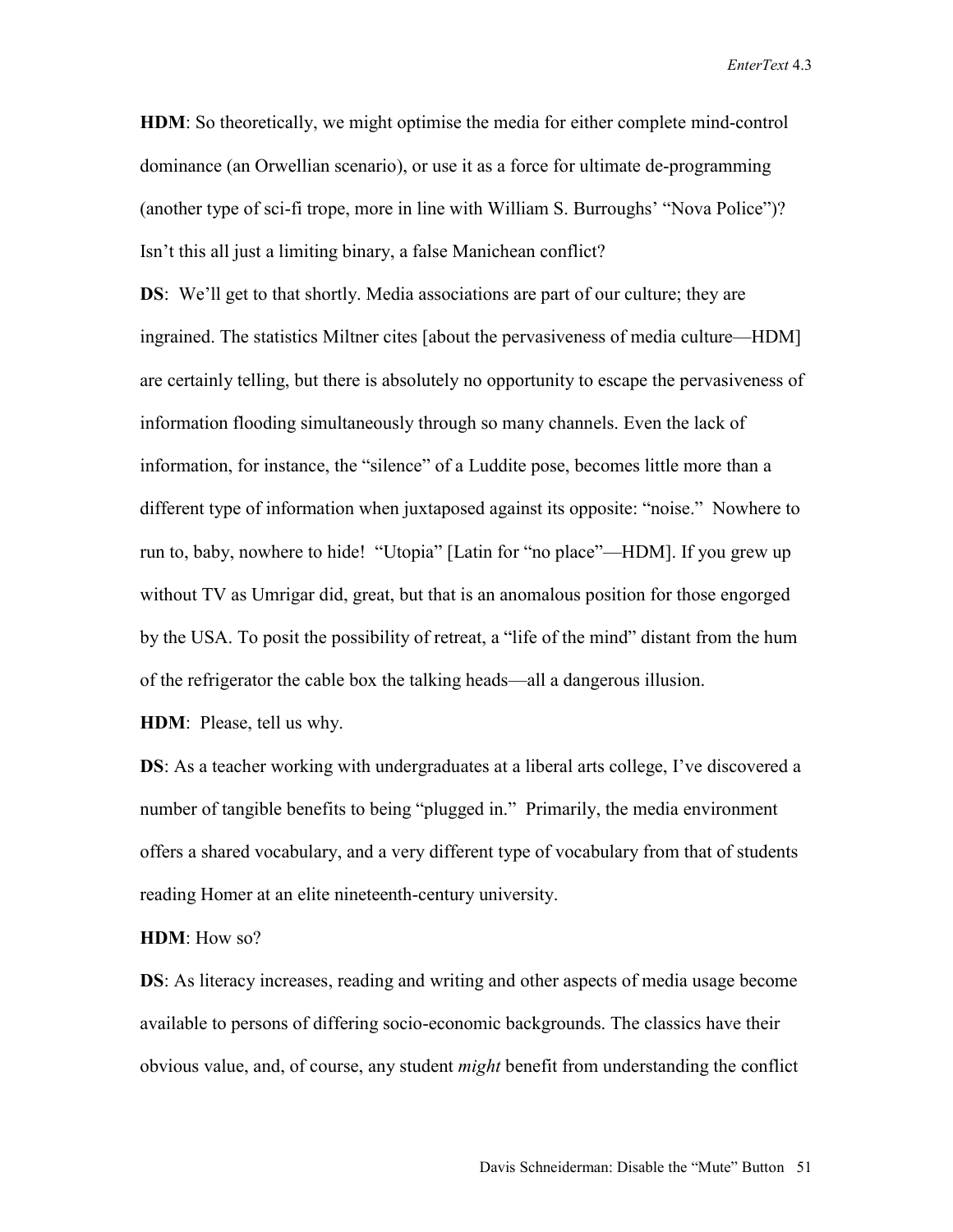between Odysseus and the gods, but the contemporary classroom is made up of many students whose relatives were not necessarily *allowed* entry into the university classroom even fifty years ago. So, the lament that some piece of pre-fabricated pop-culture, for instance, "Pimp My Ride" on MTV, drains the lifeblood from the wrath of Achilles, well, that's bestowing entirely too much influence on the appeal of a re-upholstered 1972 Chevy Impala [albeit now with wet bar and Sony Playstation—HDM]. Of course, I don't want to come across too heavy on the side of media *jouissance*. There are certainly pitfalls to the way we interpret our commonalities.

**HDM**: So, this relates to your point about Matt Kirkpatrick, whom we spoke about before the interview?

**DS**: Yes, I'm glad you brought this up. Last night, at the kick-off reading for Potion, [the new literary journal Schneiderman edits with Kirkpatrick and two other authors—HDM], he read a fantastic poem about Sea Monkeys; it brought down the house. The crowd of about seventy people fondly remembers, and dare I say it, *loves* those miniature brine shrimp. Yet, if we compare the subject matter of Matt's poem to that of the Modernist era of poetry, to the work of a Pound or Eliot, a Joyce or Yeats (all people whom I respect, except for Eliot and Pound [Laughs—HDM]), the latter group comes off as just as interesting as Matt, but also highly allusive in the classical sense. Even though you could argue that Joyce is for the most part a populist, maybe with the exception of *Finnegan's Wake*, let's face it: you need concordances to understand this material. You need your *Bloomsday Book*. You need some sort of classical education, or at least a high tolerance for extensive footnotes. I don't want to bemoan the claim that pop-culture has moved us away from this type of work [although this is hardly the case—HDM], instead, I want to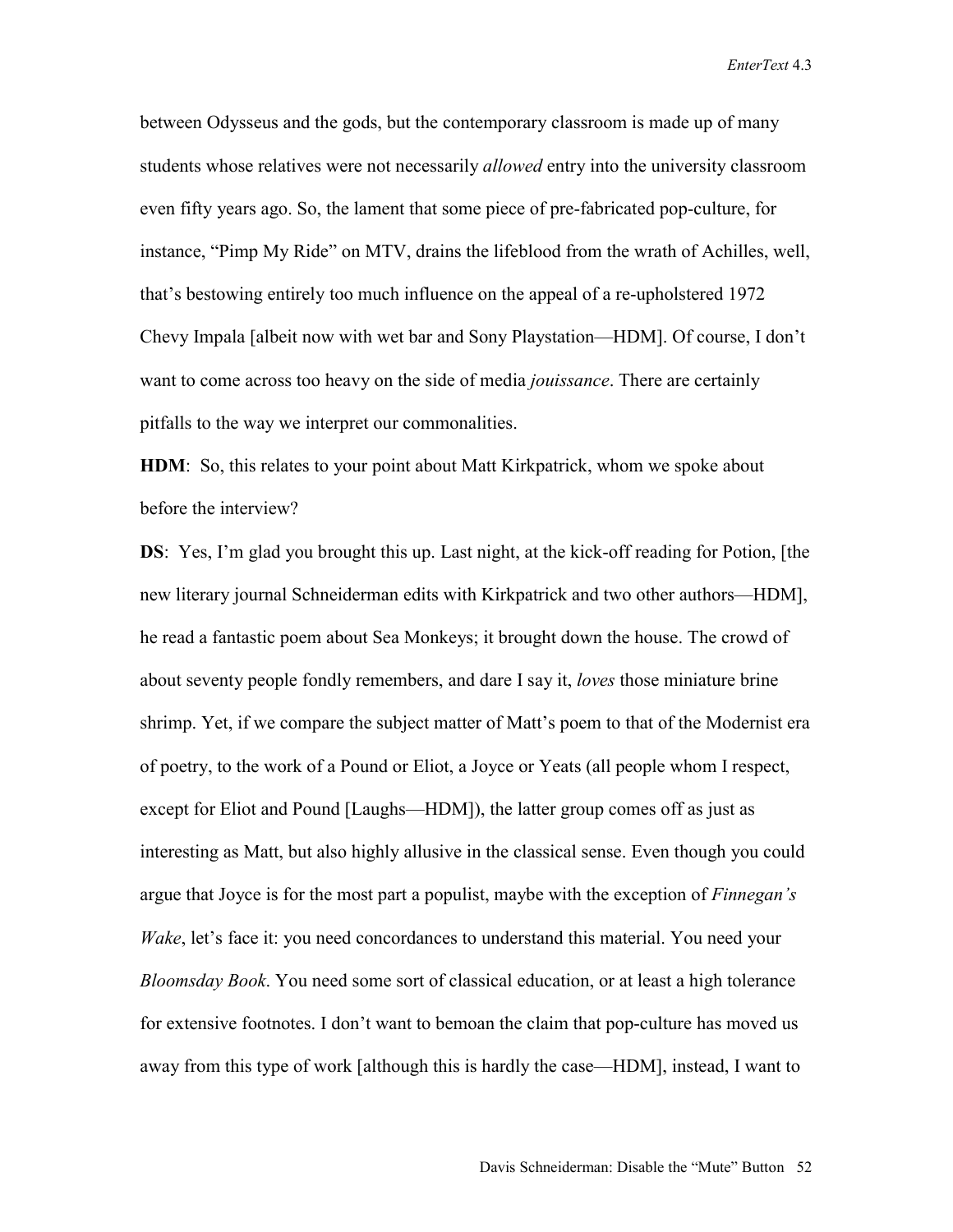celebrate the fact that, to some extent, the iron grip of authorial elitism has greatly fallen away in the post-World War II years. The idea that literature is written by and for the "educated," that literature is meant to reflect real life from an allusive distance, and that if you appreciate its multiform nuances, you wouldn't sully yourself with the dirty little pleasures of pop culture…

**HDM**: This sounds similar to Frankfurt School philosopher Theodor Adorno's argument. He perceived jazz music, and the freedom to become an expert on jazz music, as signalling the rise of a "Culture Industry" that degrades our ability to resist the economic machine, a machine that directs our attentions through a series of seductive ruses.

**DS**: Yes. But if in *using* pop culture we succeed in crumbling the elite edifice a little bit, all the better. The question revolves around how we make "use" of the media. For an author to sprinkle pop-culture references into her work (perhaps) creates conditions for parody and satire that connects with the reader, yet even with the most effective *détournement*—the turning of the situation or object into a parody of itself, the flipping of the power relationship—at best, you get *The Simpsons*: funny, astute, allusive in a nonexclusive way, but ultimately not anywhere near as subversive as its proponents claim. **HDM**: Okay, but *The Simpsons* is generally recognised as one of the smartest

programmes on television.

**DS**: *The Simpsons* sell Butterfinger candy bars with a wink, a strategy that says: you-theviewer-are-hip-enough-to-get-the-irony-here-so-purchase-the-damn-chocolate-andpeanut-butter-bar-not-because-you-appreciate-a-direct-sales-pitch-but-because-you-areso-cool-and-you-understand-that-you-will-eat-a-candy-bar-anyway-so-it-may-as-well-be-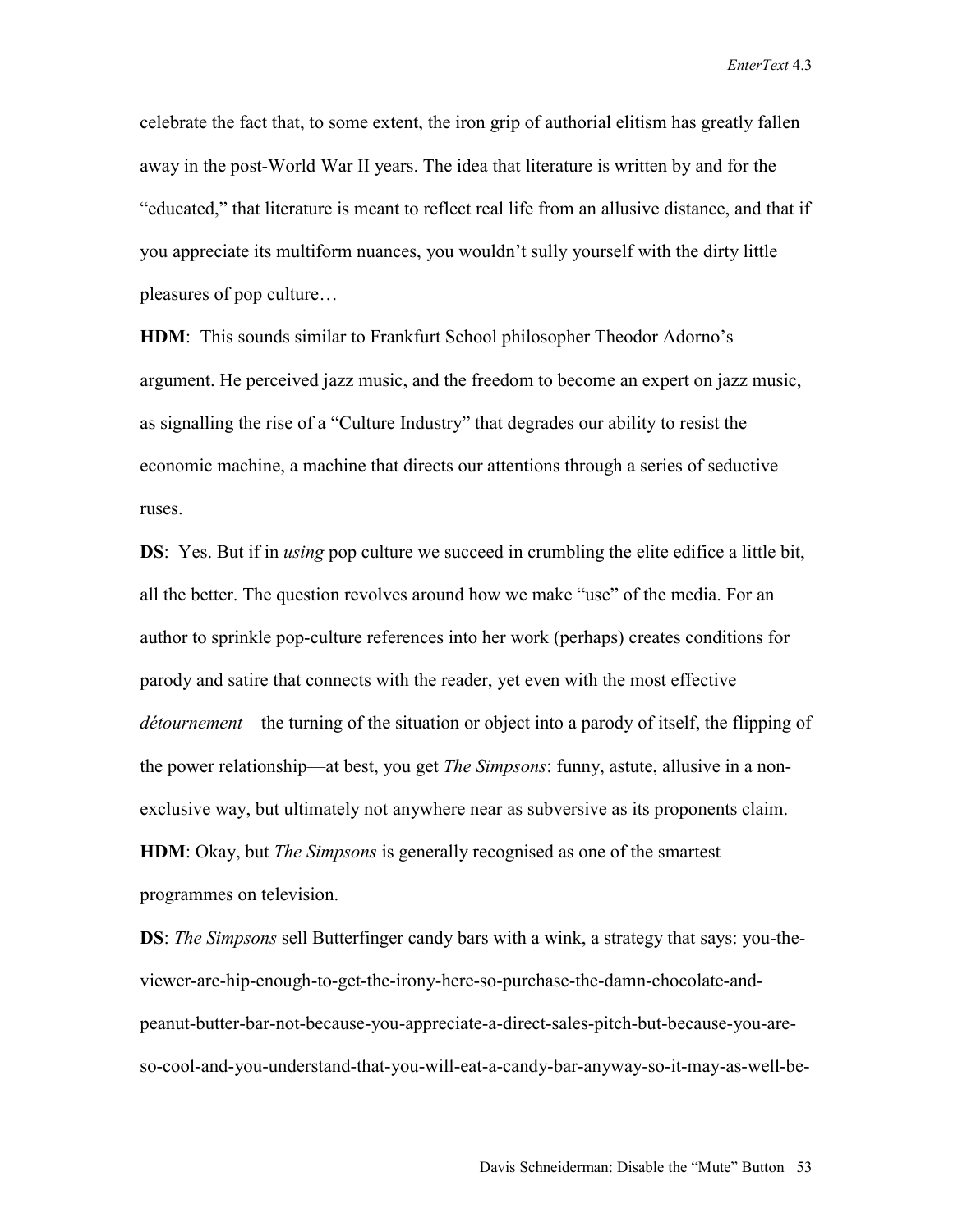one-that-makes-jokes-working-above-the-heads-of-everyone-but-you-and-your-superplugged-in-friends.

**HDM**: There is also the appeal to "hip consumerism," that Butterfinger is merely one part of an ensemble that will allow you-by-your-package-of-everyday-purchases-tomake-what-you-perceive-to-be-effective-political-statements-of-protest-against-thedominance-of-corporate-entities-by-supposedly-"turning"-their-products-against-themby-virtue-of-their-irony.

**DS**: You've captured part of it with that sentence-word. And so the negative of using the "shared vocabulary" of the media in the classroom is also part and parcel of the Culture Industry [a concept associated with Adorno *and* theorist Max Horkheimer—HDM]. You go to the cinema show after work and it becomes an extension of the workplace, because it allows you to relieve the stress of your job, to find some sort of "escape" from the economic pressures structuring daily life. You see a Hollywood starlet and she may as well be you, a stand-in or representative for you on the big-screen [or the illegally downloaded copy of the big-screen—HDM]. You return home and replenish your energies in the space of the movie experience, so that come tomorrow, you are better able to *produce*; you are thrust back into an environment that has expanded to fully conscript the leisurely consumption of media to the telos of the economic imperative. Look at how many European workers are revolting against the calls for increased production hours! **HDM**: What about writing that is from before the era of the twentieth-century "Culture Industry"? You've framed genius in a particular way for the Modernists of WWI and beyond, implying that their role as "creators" is part of the problem because this plays into a certain type of elitism, but isn't there a different tradition of writing—Balzac, Zola,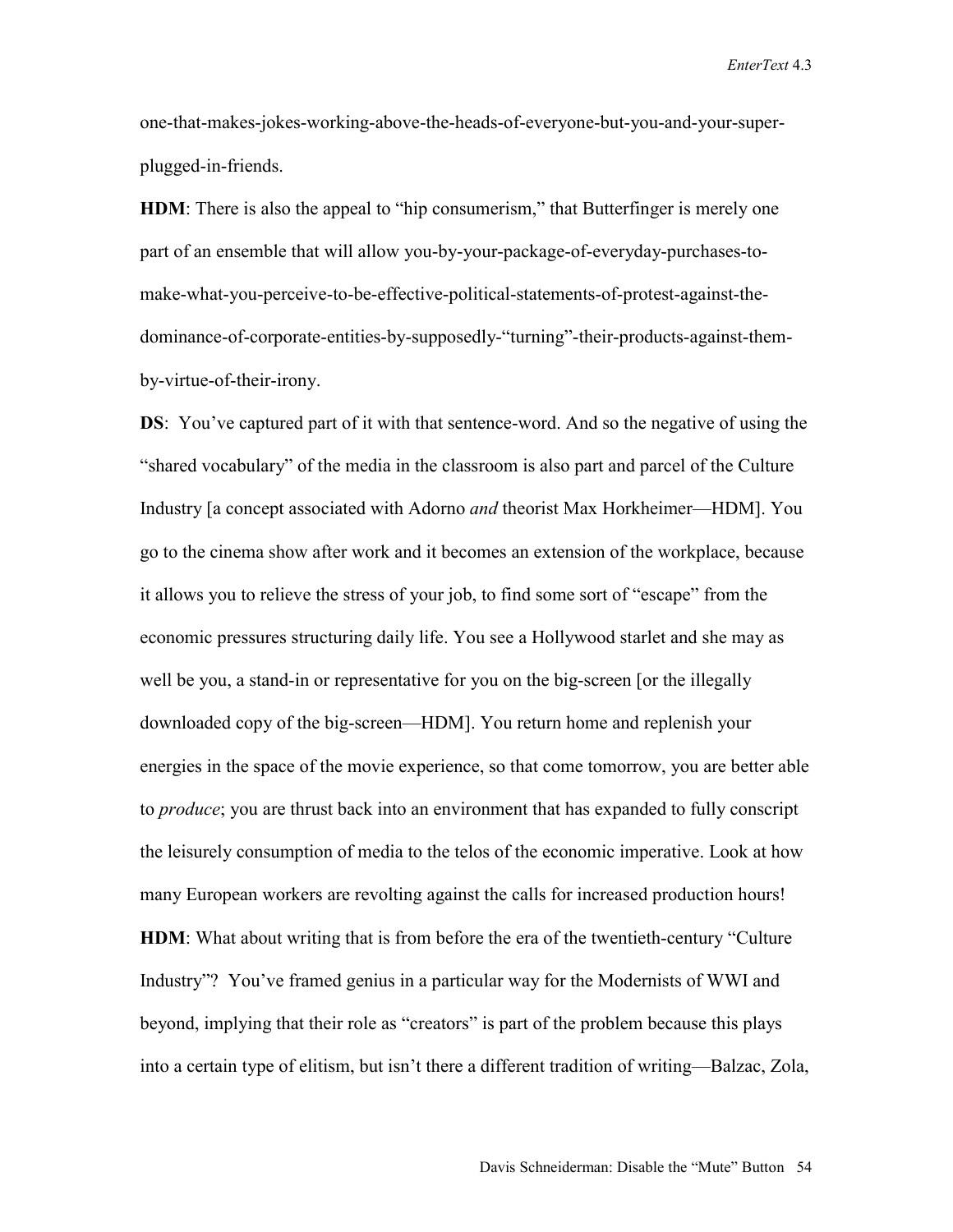Flaubert—that tries to illustrate different sorts of social ills, and empower the citizenry to rise up, all through the power of the pen?

**DS**: Well, there are three very different writers! But, I think in terms of the argument framing "genius," for people like Zola, or Balzac, or Flaubert—I'd go with someone like Pierre Bourdieu or Peter Bürger here. While the French tradition of the nineteenth century is very different from the Modernist vision of T. S. Eliot, this period in France is also distinctly "Modern;" it is the moment when authors are beginning to produce bourgeois fiction. They have the leisure time to write, they benefit from a particular set of social circumstances that give rise to their grand sweeping visions of society, and so the contradiction built into this type of prose is that it remains produced by a relatively small class of people who offer a critique of the world's ills. Even if the vision is grand, this is still very much individual production, individual reception, individual response—you've left all those collective elements promoted by their texts *behind* in the very conditions of the textual production. Thus, we are to some extent discussing an extremely bourgeois period of an extremely bourgeois art form—and it is precisely this "bourgeois novel" that bleeds in all sorts of ways into the skin of so-called High Modernists. So I would say that I see these slightly earlier writers as part of the same general tradition, although certainly, the lack of an electronic media apparatus offers key differences—should we wish to undertake an extended comparison.

**HDM**: Your point about the creator/author and a certain elitism, as well as the interrelated critique of "unplugging," makes me think of the different approach offered by theorists such as Jean Baudrillard, who present the position that our models for what is "real" have eclipsed the "actual" "real," and following this, it seems to me that our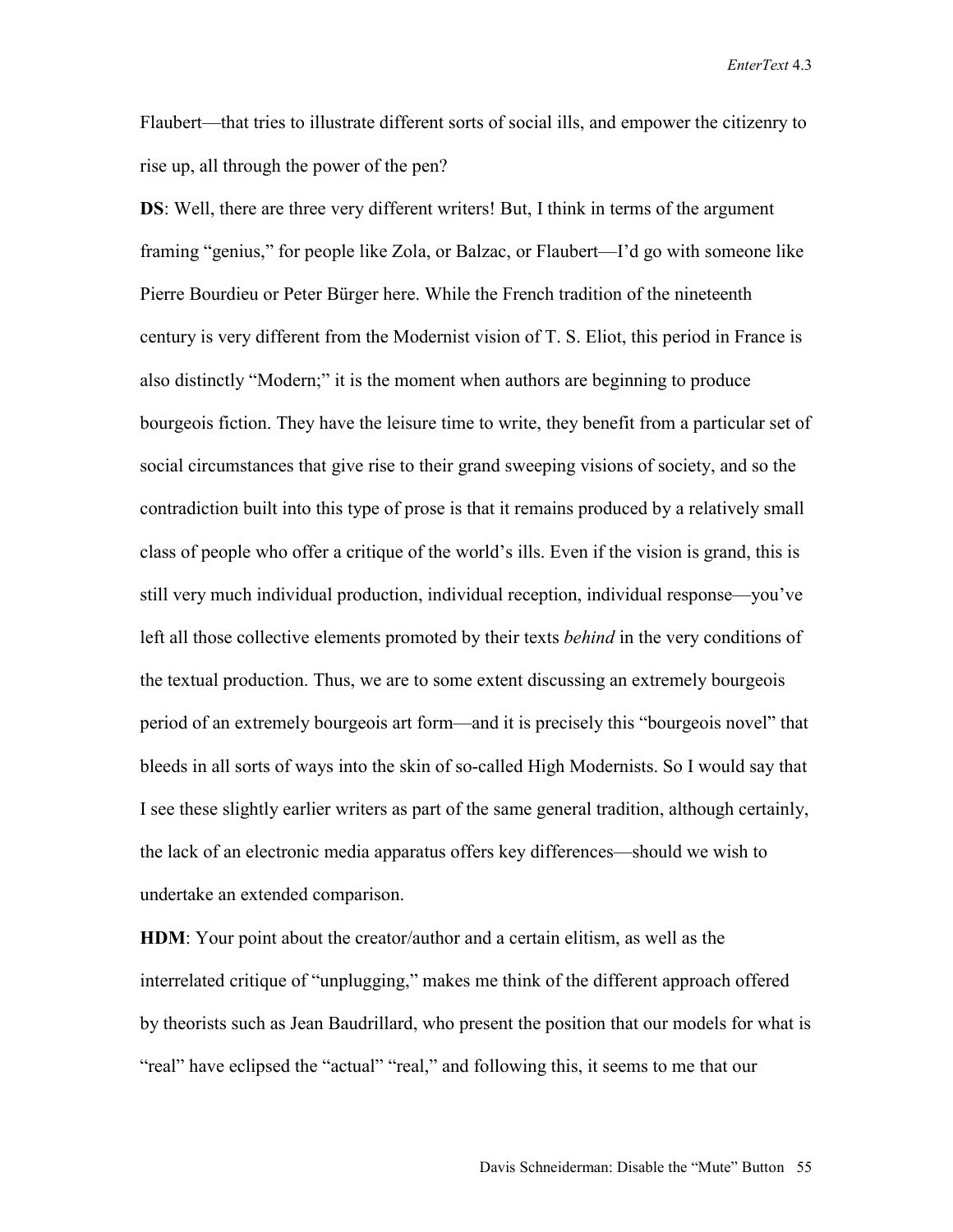critical ability has been greatly altered by the substance of the media avalanche. Surf the web, surf the wave, embrace everything. You know, the Gulf War never happened except as a media event, and so we move fully into the empty Postmodern aesthetic that promotes all representation and language as a game—an intellectual game, a cerebral game—but merely a game of representation. The answer is that there is no answer, only the illusion of an answer, and "plugging in" becomes impossible to avoid.

**DS**: This leads toward worship of the *Matrix* trilogy, or salivation at Brad Pitt in the *Fight Club* movie [he famously explains that not everyone can grow up to be a movie star—HDM]: "Ha ha, it's funny because he *is* a movie star." Buy an album by prefabricated bad-girl Pink, and it's from the same record label as Barry Manilow [Arista/BMG—HDM]—so if you think you've bought into the freedom of the subversive commodity (*à la Simpsons*, again), well, that's exactly it, you've *bought* into it. More or less, both positions we've outlined so far are poses. Buy into media culture, and you've bought your superior-sounding logos, you've bought your radical anti-establishment music, you've bought your plastic fantastic trip. But once you're fully clothed in your deck gear [a street term for "hip"—HDM], you end up reifying from a different direction those elitist ideas that we were critiquing with T. S. Eliot. You need money to purchase these items, of course, and the leisure time to focus on making certain purchasing choices; for all the poseur's application to a fluid hybridity embracing the detritus of popculture in the creation of self-fashioned identity, she has "chosen," as Lord Capulet might say, "within her scope of choice" [*Romeo and Juliet*—HDM]. And if it takes a certain "cool" factor to make these certain choices, the perception that those cool-enough-tomake-these-purchases possess a superior commodity understanding becomes an "elitism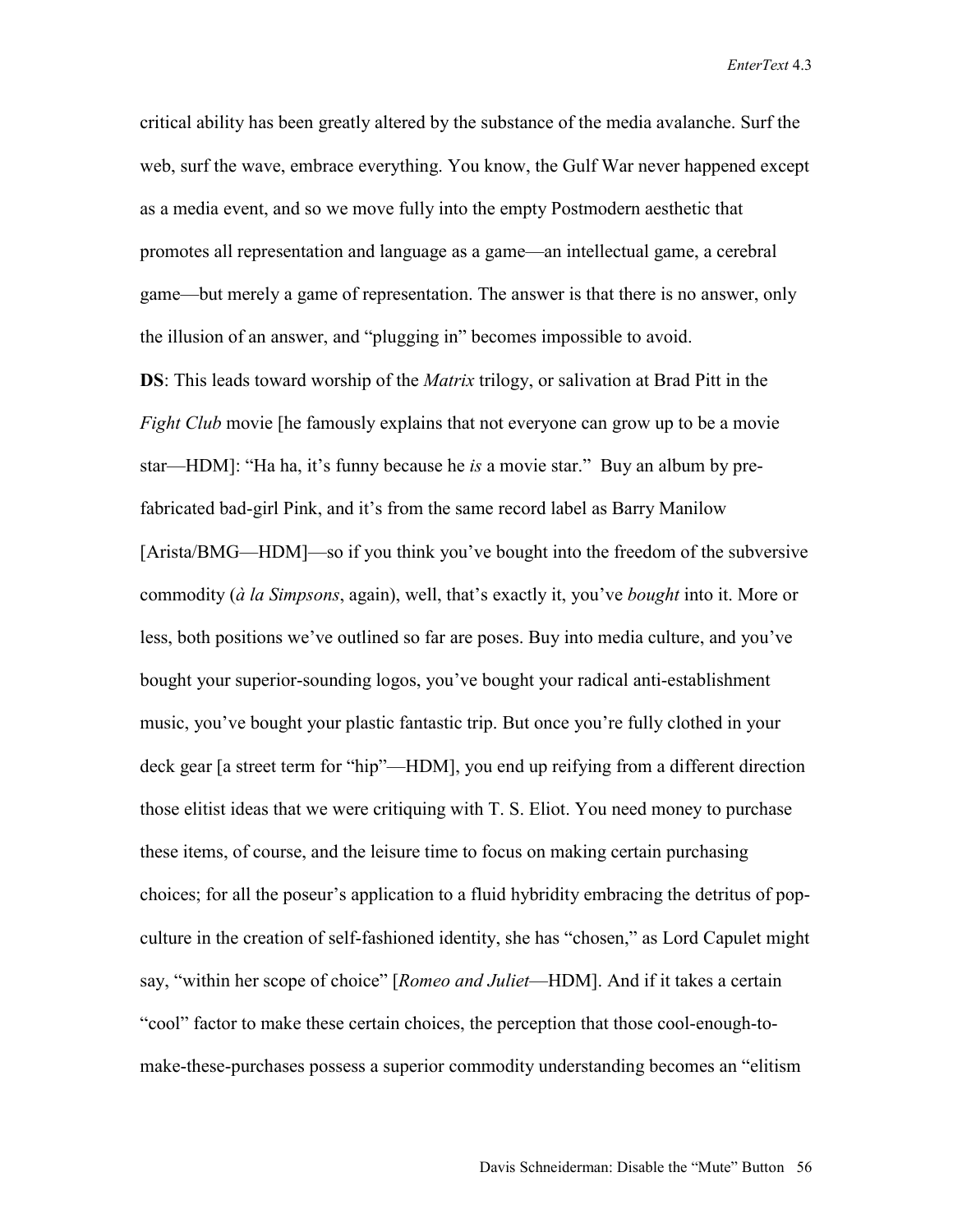of products," almost entirely predicated, albeit with a different thrust, on the same notions that backed the elitism of the "classics" model, or the elitism of a position that argues for completely turning off and away from the media.

**HDM**: Okay, I understand how the "pose" is perpetuated in this second position, a largely purchased position made to appear *authentic* by the creation of a "shared vocabulary" between producers and consumers together. Yet, wouldn't the first position, the argument of Umrigar and Miltner that we should "pull the plug," despite its potential reification of creator snobbery (*à la* Modernists), simply offer a better alternative? **DS:** Not so fast. The problem is that the aesthetic of MTV is also the aesthetic born from Modernist literature. If you look at the development of twentieth-century prose, or if you look at what happened to poetry after WWI, and the way transitions have developed you know, "Here I am" in a nineteenth-century novel, and you're going to describe me walking all the way down that hall, but in the twentieth-century novel, "Here I am" in one scene, and you've then skipped the bit with the hallway and placed me in a drug store in Katmandu. There are narratological changes that have occurred. Trace them, and you also trace the development of the visual arts, the development of cut-up motifs—that's where MTV comes from. We have to avoid constructing literature and pop-culture as separate spheres. This is a very dangerous bifurcation that doesn't exist.

**HDM**: Might postmodernism then allow us a way out, in that we can always reject the establishment of this binary, and say that while historically-determined from "elitist" culture, pop-culture can still be liberating?

**DS**: At first look, it would seem so, but consider the Marxist critique, which you are leading toward with all this talk of producers and consumers. That argument claims that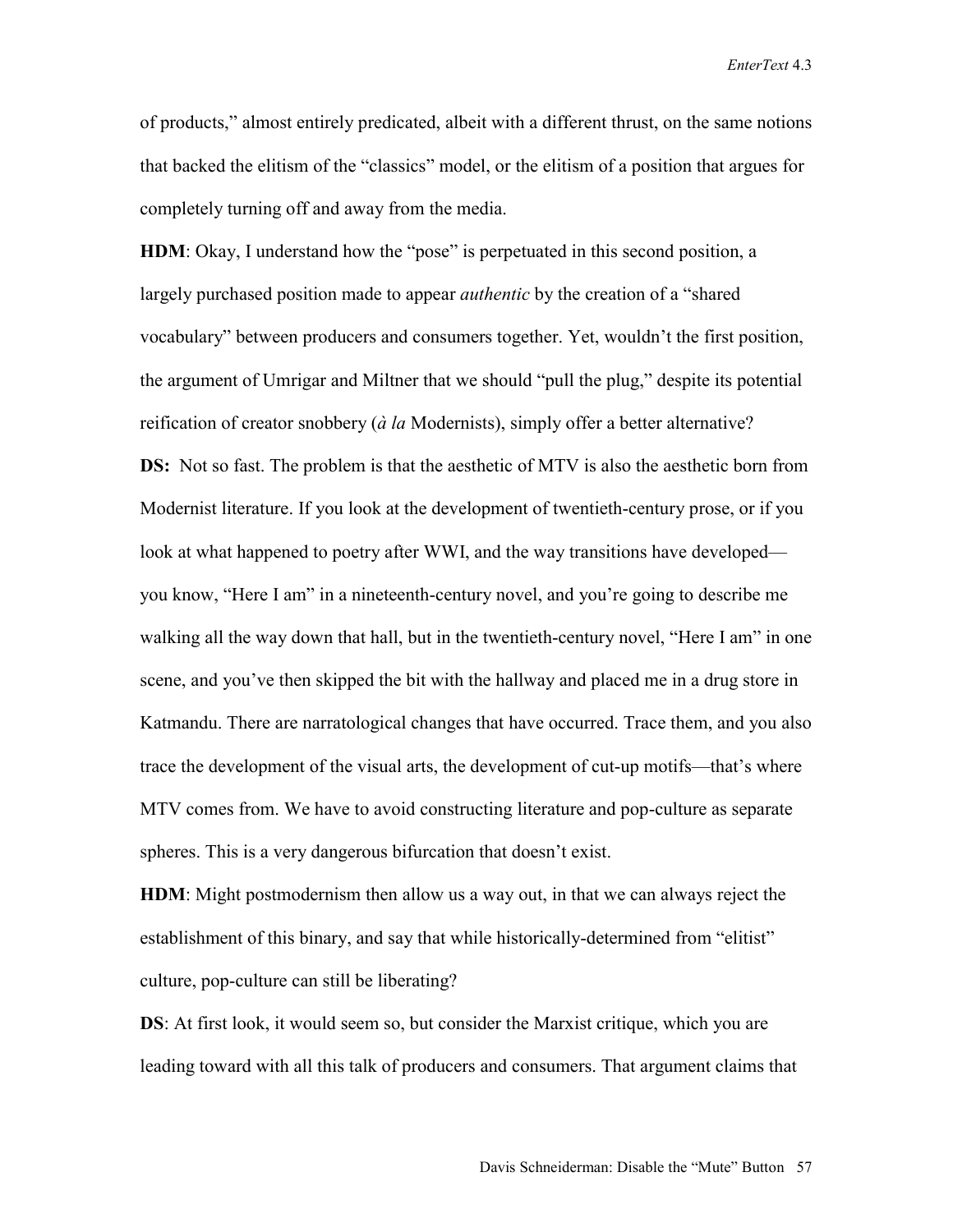"all this media noise and posing, even when backed by a false belief in the radicalism of the media culture, is actually not only 1) distracting from the real class issues of society, but also, with this distraction, 2) allowing capital to enlarge its dominance." This would be Fredric Jameson's famous argument [in *Postmodernism, or, the Cultural Logic of Late Capitalism*—HDM]. He claims that postmodernism is seductive, but ultimately, merely a way of smoothing out the uncomfortable rough edges of capital, propelling the present system to resolve its contradictions through a sheen of falsely productive universalism, or more recently, a falsely productive localism.

If a writer chooses to avoid involvement with the media environment [an impossibility, since at this point negation is always a comment upon presence—HDM], she will find it difficult to avoid the conviction that her writing, removed from the distraction of computers and flicker boxes, will assume an *introspective* character that has recourse to another host of Modernist ideas. Before long, the spectre of the artist-asgenius, the "chosen one" who alone has the power to fights the demons of information overload, rises up again with a fury, like a putrid belch. Instead of artistic progress against the romantic myths of the Enlightenment, the art of the volunteer Luddite becomes weighed down by the "amazing" characteristics of how it was made. A writer who struggles against the tyranny of the media to produce in "silence" becomes somehow better; the singer who lives in her car in Alaska becomes somehow "purer."

**HDM**: That's a fairly polemical position, Schneiderman, if I understand you correctly. Buy into media, and you're a sucker (albeit an unintentionally deluded one). Retreat from the media *by choice*, pull the plug (as it were), and you're reinstating dangerous and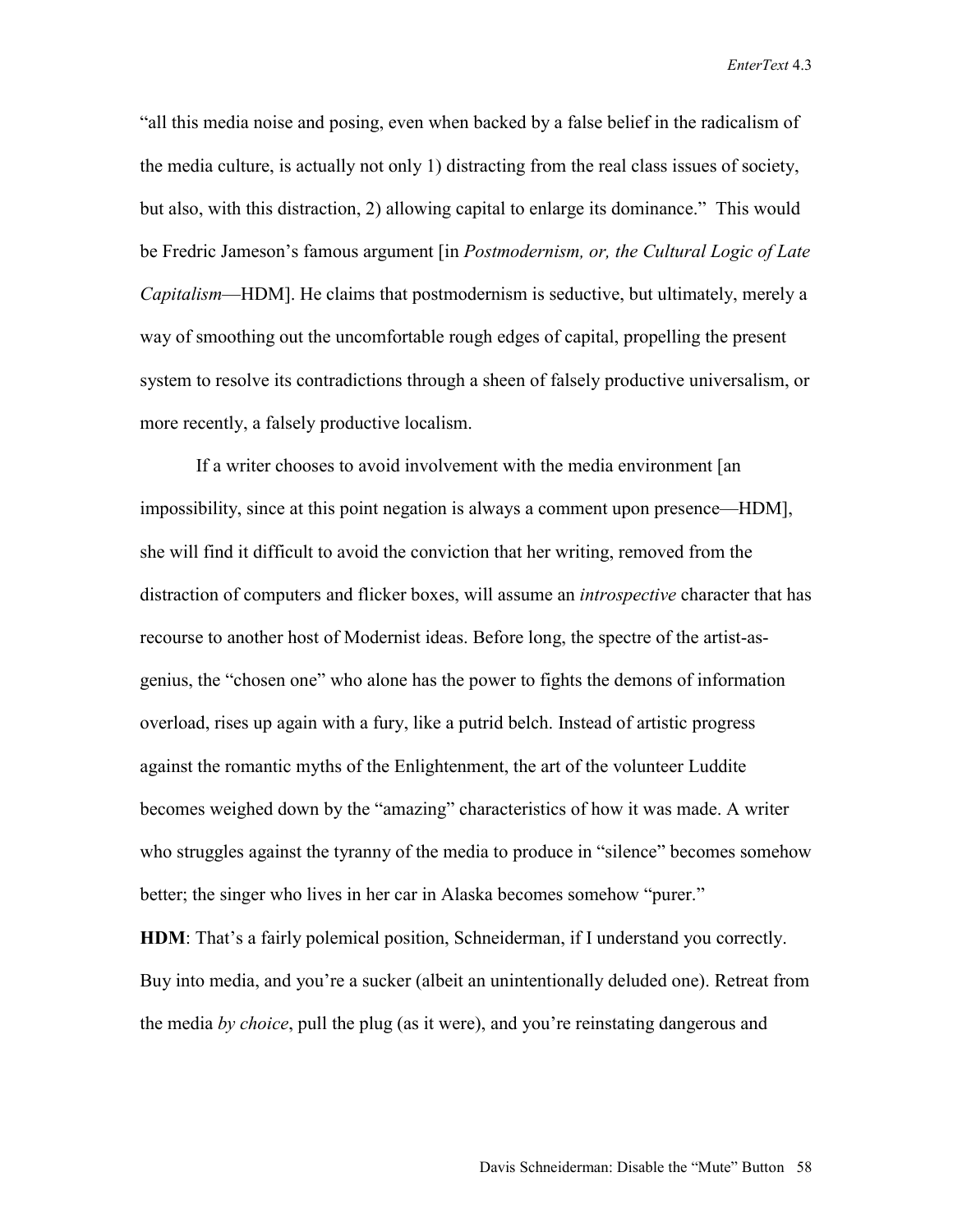perhaps elitist notions of authorship that contribute to the separation of art from engagement with the world…?

**DS**: Politically engaged writing comes out of this dilemma. My little paragraph at the start is not necessarily the answer, of course, but please don't think the goal is to realise that you are "plugged in" in order to adopt a pose to unplug yourself. Instead, I advocate, along with people like Burroughs, that you should plug *everything* in at once. This is not quite the Baudrillardian fascination [with the omnipresent simulacrum—HDM], but a position arguing that in order to "beat the system" you need to take control of the means of production in some way, you need to get your tape recorders and tape record everything that you do and feed the product back in, cut, and splice, put tape recorders in the hands of students, which is something that we do at Lake Forest College. Advanced students walk around Chicago to capture raw sound data; they edit and listen to it in order to develop new ways of writing without Joyce's "ineluctable modality of the visual" [from *Ulysses*—HDM]. Do whatever you can do to cut-up the machine and force it back on itself, because you will not escape by ignoring its cold mechanical hum, and you're probably not going to escape it at all either, but at least you can attempt to take *control* of its machinations.

**HDM**: So a new *Walden* is out?

**DS**: I would not advocate taking to your own cabin in the hinterlands, and writing by yourself, and walking in the woods *as a solution* to the problem of accelerated daily life. If that's a thing you can do, then great for you alone, or you and your commune—but otherwise, the media are going to be working against you even if you play dead, so let's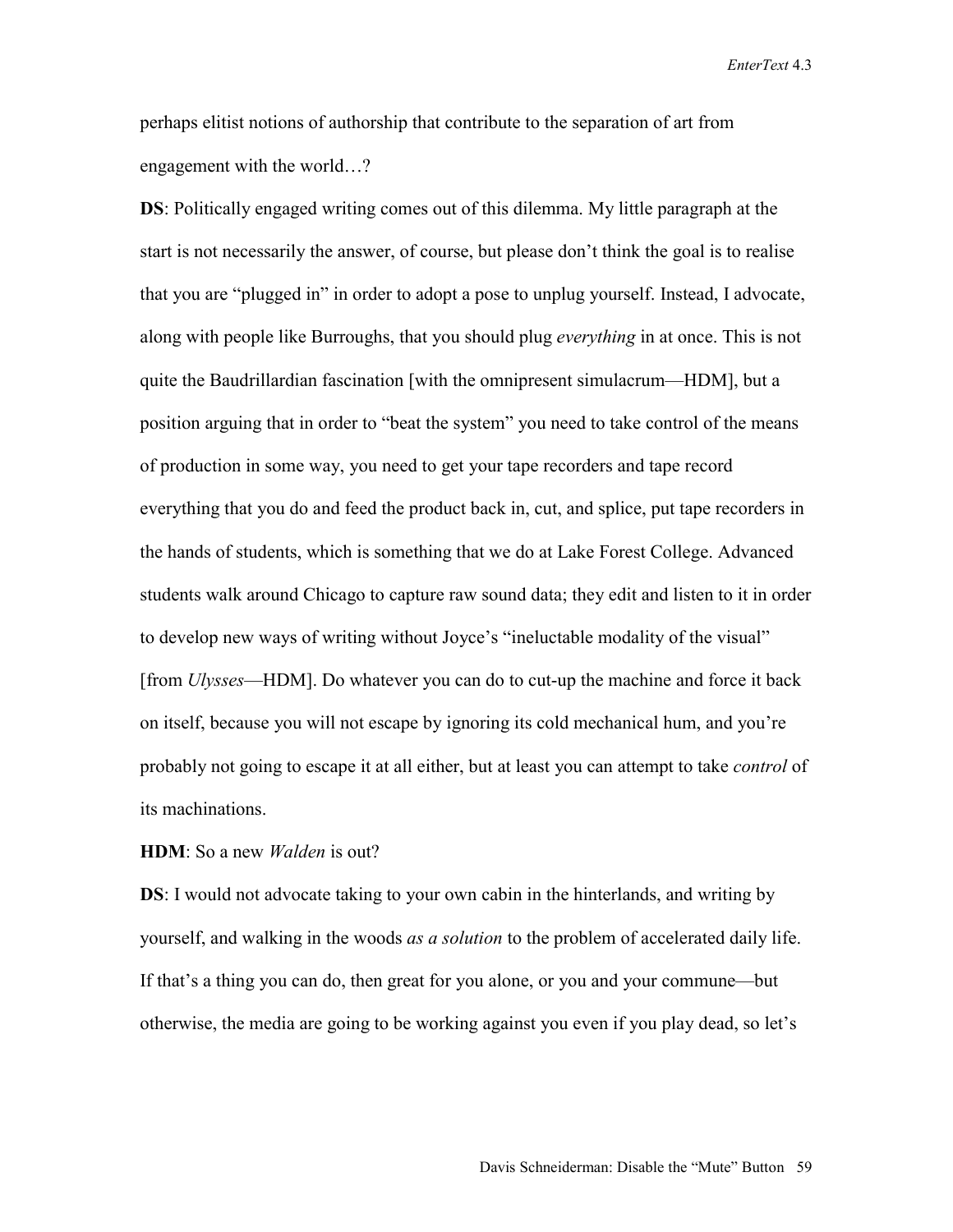be aggressive, and take it, and use it for ourselves, and do the things we want to do with it, rather than have someone else manipulate and control us through its tentacles.

**HDM**: Well, you managed to outline a position that argues against your colleagues on the panel, Miltner and Umrigar, and also argues against the obvious opposite position of intense "plugging in" to the seduction of pop-culture. You propose a very vague mode of resistance that has something to do with manipulating the media machine in a way that won't be co-opted into the "pose" that you warned against previously. Forgive me for seeming skeptical, but there seem to be all sorts of problems in practically enacting such a programme.

**DS**: Of course, the programme is always changing. It's a programme of production literacy, rather than media literacy. We can know the object, but that gets us nowhere. Rather, we must learn to *use* the object.

**HDM**: Perhaps I can ask you about specific facets of this programme, then. What do you do with students who are already engaging with pop-culture?

**DS**: Well, as I've said, you can engage pop-culture in a positive way. There are interesting things going on in pop-culture. But the tendency in writing workshops is to respond to innovative prose with recourse only to the explanatory mode offered by falsely innovative media. Example: often, my students read a non-linear prose piece, and shout "*Memento*" or "*Pulp Fiction*" quicker than a hog gets to rollin' in the slop. We discuss the parallels to those movies, and such comparisons are useful to a certain limited extent. For the student primarily familiar with these officially sanctioned forms of deviant narrative, the "radical" paradigm is already forming, coldly assimilating these movies, and now, these workshop stories. *Without* a sense of how a film like *Pulp Fiction* fits into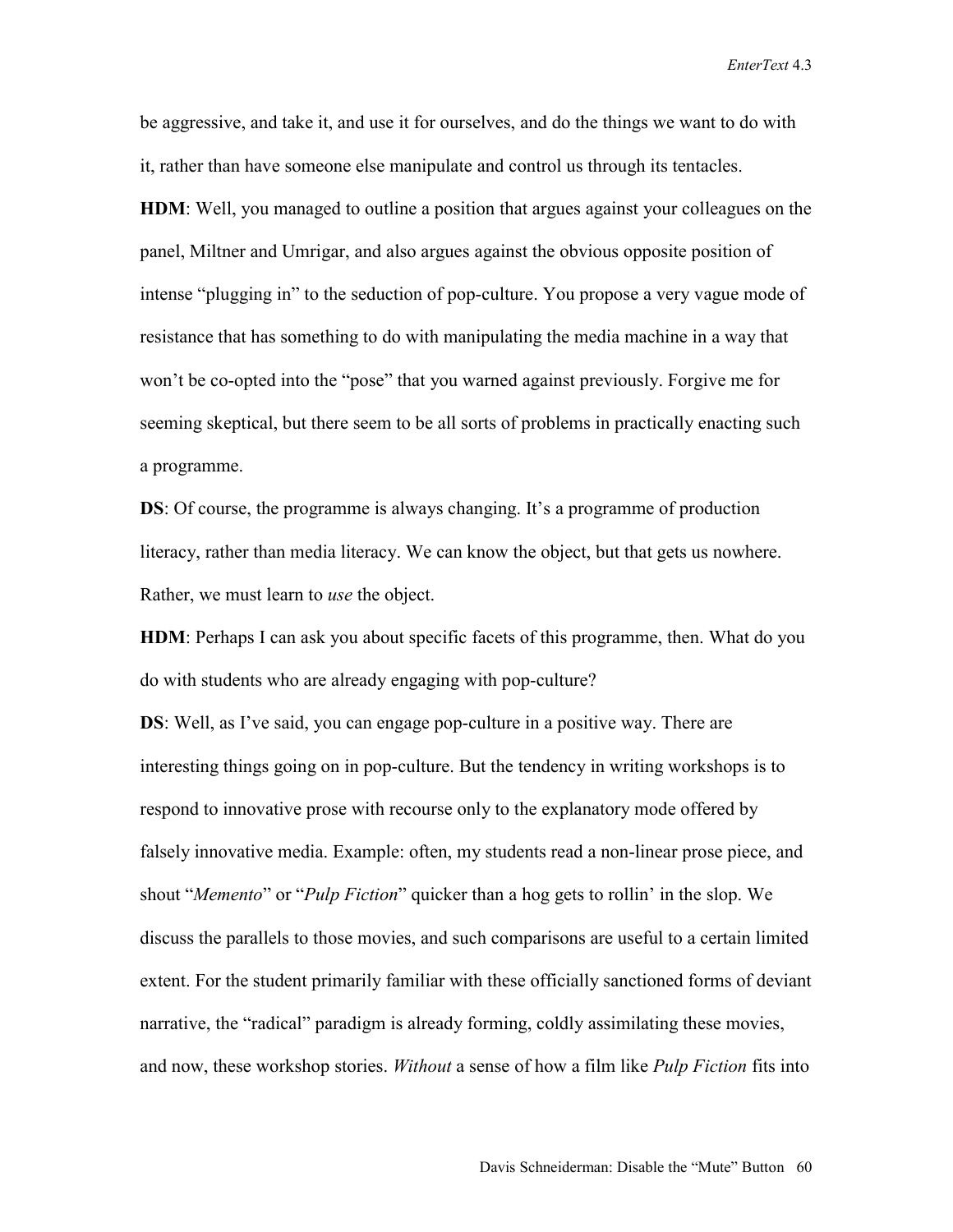the landscape of other films around it, this new paradigm becomes part and parcel of a new realism, a postmodern realism that immediately taxonomises all non-linear narrative into an alternative commodity—a different way of getting your box-office dollar. At another AWP panel yesterday, someone said that any writer who writes realistic fiction is a conservative whether she knows it or not—and I would maybe take that position—but I would also say that anytime you get into one of these moments where you're replicating something that at first appearance seems innovative, the co-optation, the commodification, will not be far behind.

**HDM**: Like (Dada and Surrealist artist) Marcel Duchamp. He rips the urinal off the wall, or finds it somewhere already ripped, turns the piece on its side, signs "R. Mutt" on it as its "author," and it *becomes* "Fountain." For maybe that first moment in 1917 (as with the first Duchamp readymade of 1913), this is interesting, but what will happen after the punch line of look-at-that-genius-Marcel-Duchamp-who-has-destabilised-the-idea-of-theauthor-as-genius?

**DS**: Absolutely. All those contradictions come flooding back to you. So you can engage in innovation for maybe a moment, but if you don't keep changing your act, it becomes someone else's act.

**HDM**: So this is all an act?

**DS**: I knew I shouldn't have said that before I even finished the sentence. [Laughs— HDM]

**HDM**: Okay, but what about the idea of perfecting one particular mode of art, separate from the idea of the author-as-genius? How about honing a way of writing in order to *perfect* language as a representation that will, at its ideal, express human truth? Perhaps a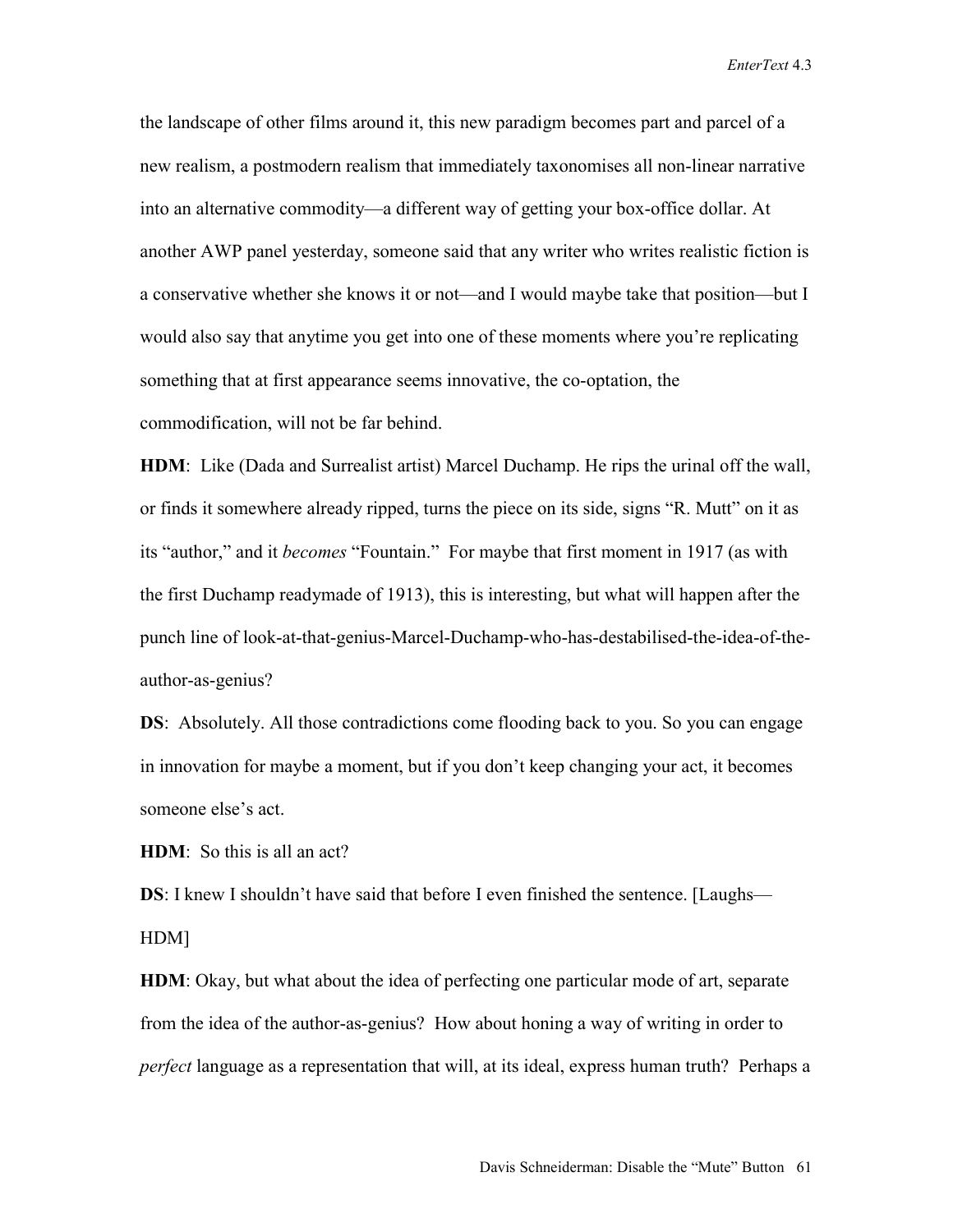writer needs to shape and reshape this same impulse, this similar mode, over the course of a career. A haiku artist for instance?

**DS**: Well, you're pretending again that content or form can be separated from the means of production. But let's take your question even *with* that assumption. The writer who works with a mode of language, shaping a particular discourse over time, even outside the "author" system, cannot hold to a mode of language as the ideal. Why? Because no matter the discourse or the brand references or anything else about the content of a work—you cannot stop the procession of language. Language is constantly changing. Take Shakespeare. Even after a few hundred years, his plot can still be discerned, and with study, so can the specifics of the language—but the syntax and arrangement, and even the meaning of individual words are all so different that our current usage may, in one hundred years' time, look to us the way Middle English looked to a reader (or listener) in Shakespeare's day.

**HDM**: So a focus on perfecting language is misguided then, because we are not necessarily moving toward a "perfect" language anyway.

**DS**: Right, notice that I said, "language is changing," not "language is evolving." It's not just that a student adding a pop-culture reference will find that *reference* no longer holds the same meaning in one hundred years, it's that the *words* themselves will no longer hold the same meaning. This is neither necessarily a bad thing, nor does it point toward "progress" for language. That telos is an idea that comes from the human use of language; the idea of evolution toward an ideal is artificially [and perhaps religiously— HDM] constructed.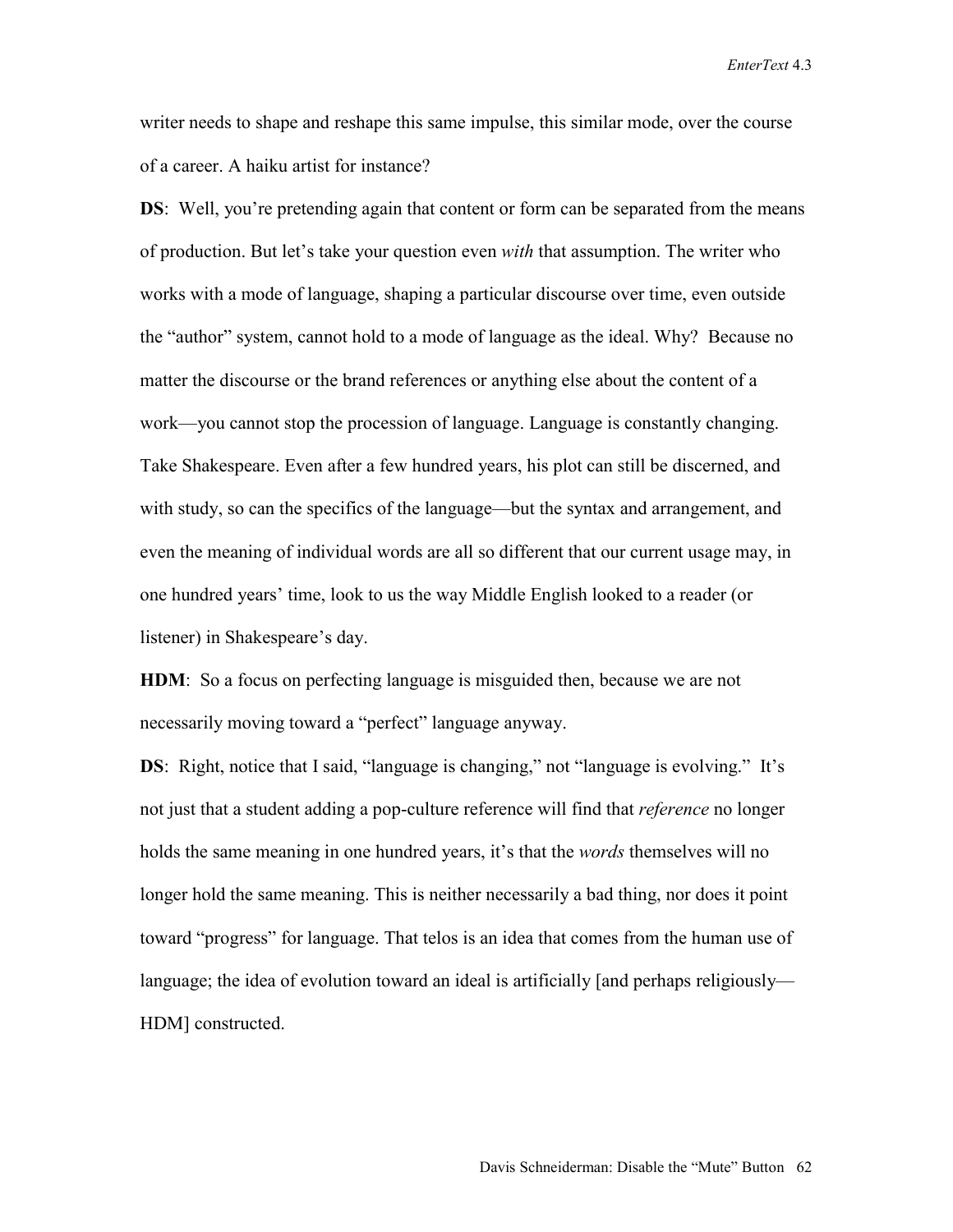**HDM:** Okay, I take your point. Hitler wanted his Reich to last for a thousand years and that certainly is not something we would want to emulate at all. Why should anything last that long? Language changes so much that there is little impact to mentioning or not mentioning pop-culture references explicitly in a piece of writing. Your programme is not one of simply manipulating "content."

**DS**: I'm wincing every time you call it "my programme." It is certainly *not* my idea, and besides, the possessive pronoun only feeds into this "author" mania we've been dissecting.

**HDM**: So tell me how this production literacy is not the "product" of an "author" in a traditional sense. How we can a student imagine her way out of the trap?

**DS**: You have to create opportunities. You write the beginning of a story, and someone else finishes it. Anonymously. Turn on the TV and write down the first line that you hear. Everyone writes the first line of a poem and then passes it around, each person adding something. Then you have something, and you edit it together. Surrealist ideas. Oulipo ideas. You record sounds and then surrender the tape to someone else, who will run it through the mud and hang it out in a hurricane. Eventually, you begin to think of ideas that stimulate your own brain and change the way you conceive of the messages you are already receiving.

**HDM:** There's always that fundamental contradiction that an artist uses fake materials the artifice of words—to try to elucidate something "true" or "beautiful." This can't work on some basic level.

**DS**: Right, I'm teaching people to write in college. This is an institutionalized profession. This is the institutionalized conference of that profession [the Association of Writing